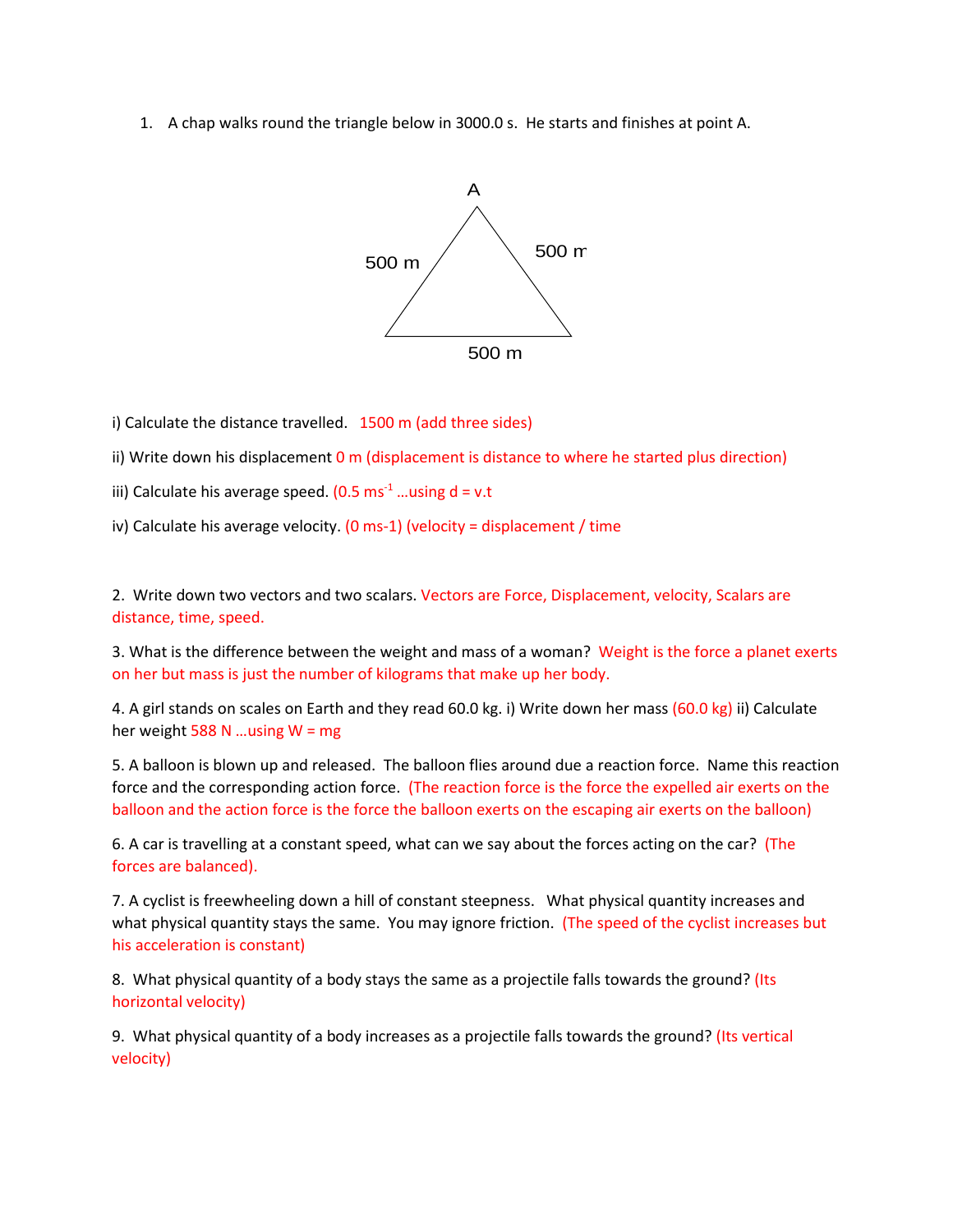10. A 1000.0 kg car speeds up to 10.0 ms<sup>-1</sup> in 2.0 s, it travels at a steady speed for 10.0 s then slows down to 0.0  $\text{ms}^{-1}$  in 4.0s

i) Draw the speed time graph.



ii) Calculate the acceleration of the car during the first 2.0 s.  $5.0$  ms<sup>-2</sup> ... using a= (v-u)/t

iii) Calculate the kinetic energy of the car when it is travelling at a steady speed.

 $(50,000 \text{ J} ... \text{ using } E_k = \frac{1}{2} \text{ m}v^2)$ 

iv) Calculate the total distance travelled by the car.

130 m; Area under graph .. First Triangle 10 m + Rectangle 100 m + second triangle 20 m)

v) Calculate the Unbalanced force on the car during the first 2.0 s.

5000 N  $\dots$  using F = ma

11. The kinetic energy of a vehicle is 20000.0 J. If the vehicle has a mass of 1000.0 kg and velocity of 10.0 ms<sup>-1</sup> rearrange E<sub>k</sub> =  $\frac{1}{2}$  mv<sup>2</sup> to find its mass. m =  $2E_k/v^2 = 40000/100 = 400$  kg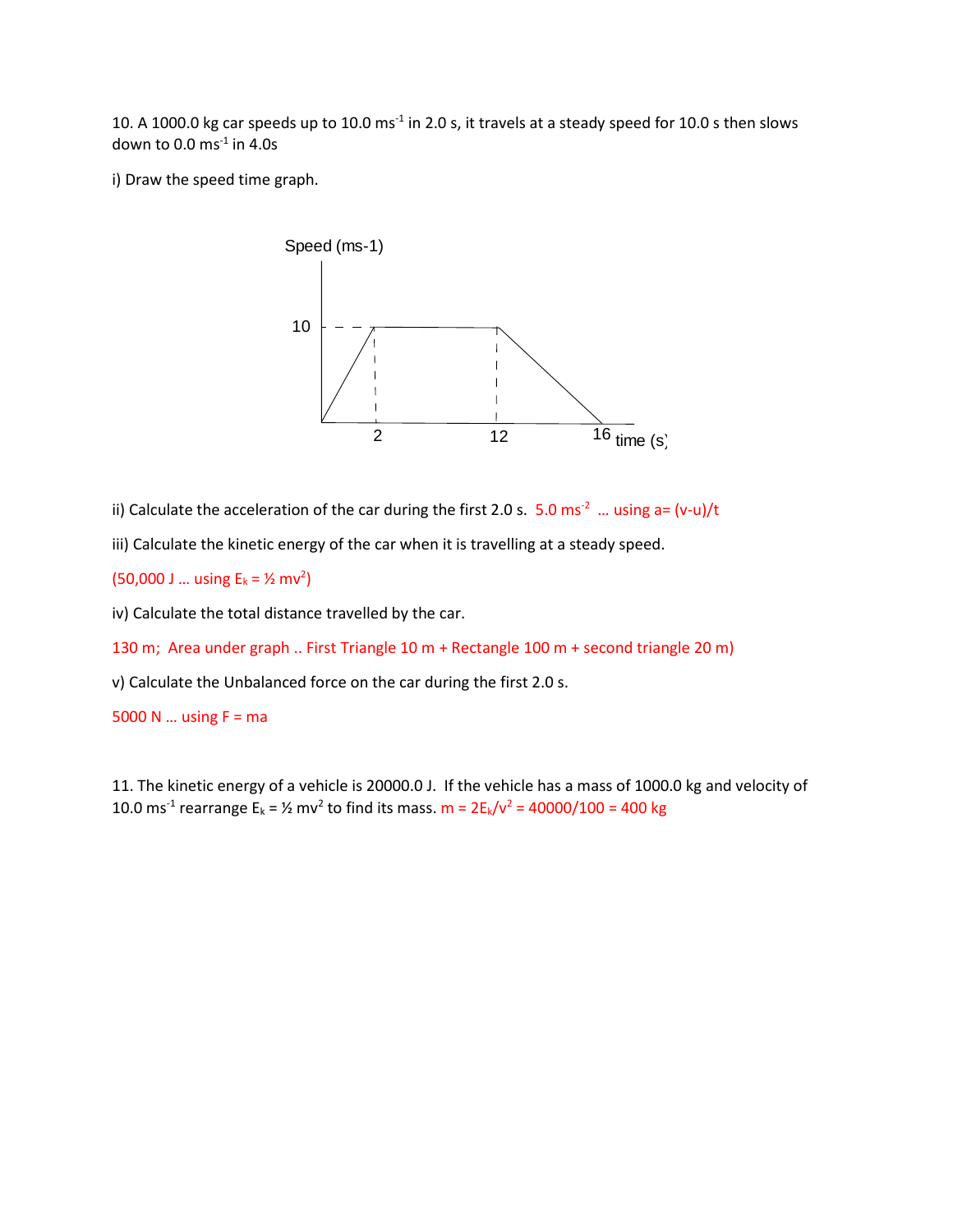12. Look at the sky diver poster on the wall and identify the change at each point, v, w, x, y and z.



v – jumps out

```
w – reaches steady speed (terminal velocity)
```
x - opens parachute

```
y - reaches steady (much slower speed)
```
z – lands.

i) When the forces on the parachutist are balanced. Between w and x and y and z)

13. A 70.0 kg parachutist is falling towards the ground at a constant speed.

i) Draw a free body diagram of the parachutist.



ii) Calculate the force of friction acting on the parachutist. (This is the same as the parachutist's weight when the forces are balanced.  $686$  N, using W = mg. (The force of friction (air resistance) = the parachutist's weight when the forces are balanced)